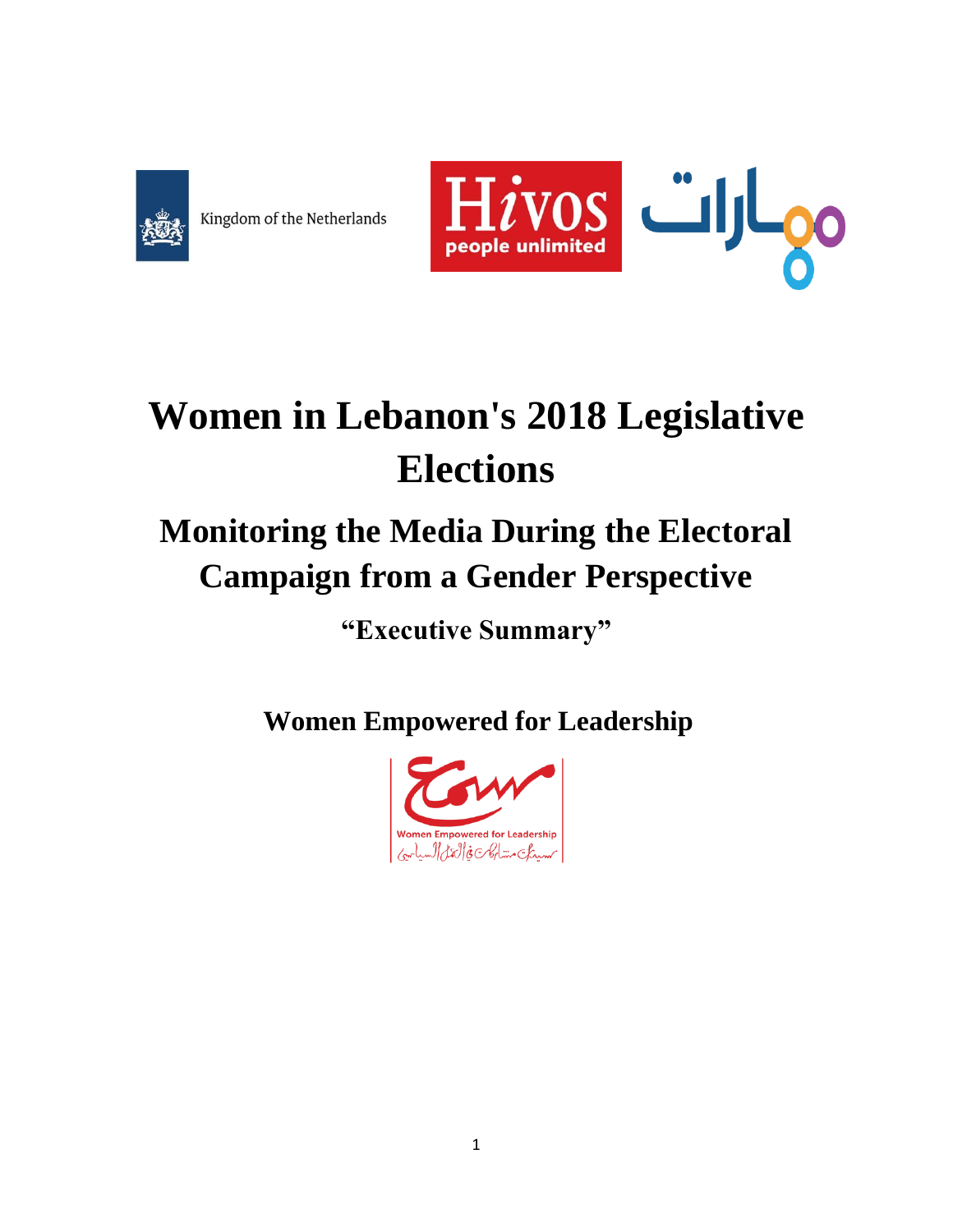#### **First: General Scope of the Study**

#### **1- Aim of the Study**

In a country that boasts diversity and the respect of freedoms, especially the freedom of the press, and being a signatory of the Universal Declaration of Human Rights, it only makes sense to examine how women's participation in the 2018 legislative elections was handled as one of the issues that can contribute to the advancement of society at large on a legal, sociocultural and media level. It's a pressing matter especially since women's role in society is becoming increasingly important year after year around the world due to all its economic, social and cultural implications.

The study sought to answer the following questions:

- How did the media deal with the issue of female candidates in the recent legislative elections in Lebanon?
- Did female candidates get their right to express themselves in the media?
- What kind of messages did the media transmit during the electoral campaign in terms of dealing with the issue of female candidates and female voters?
- How much does the media engagement correspond to the concept of gender? To what extent can the media motivate and contribute to the promotion of equality?
- How can the media affect the inclusion of the concept of quota as an introduction to enforce the participation of women in leadership and the establishment of this effective participation?
- And, in general: has the media played the role it is supposed to play in a democratic system, by being the link between the candidate and the voter, and by working on building an aware public opinion out of which political authorities emerge?

## **2- Sample of the Study**

To examine how the media dealt with women during the electoral campaign, the study relied on monitoring media contents as follows: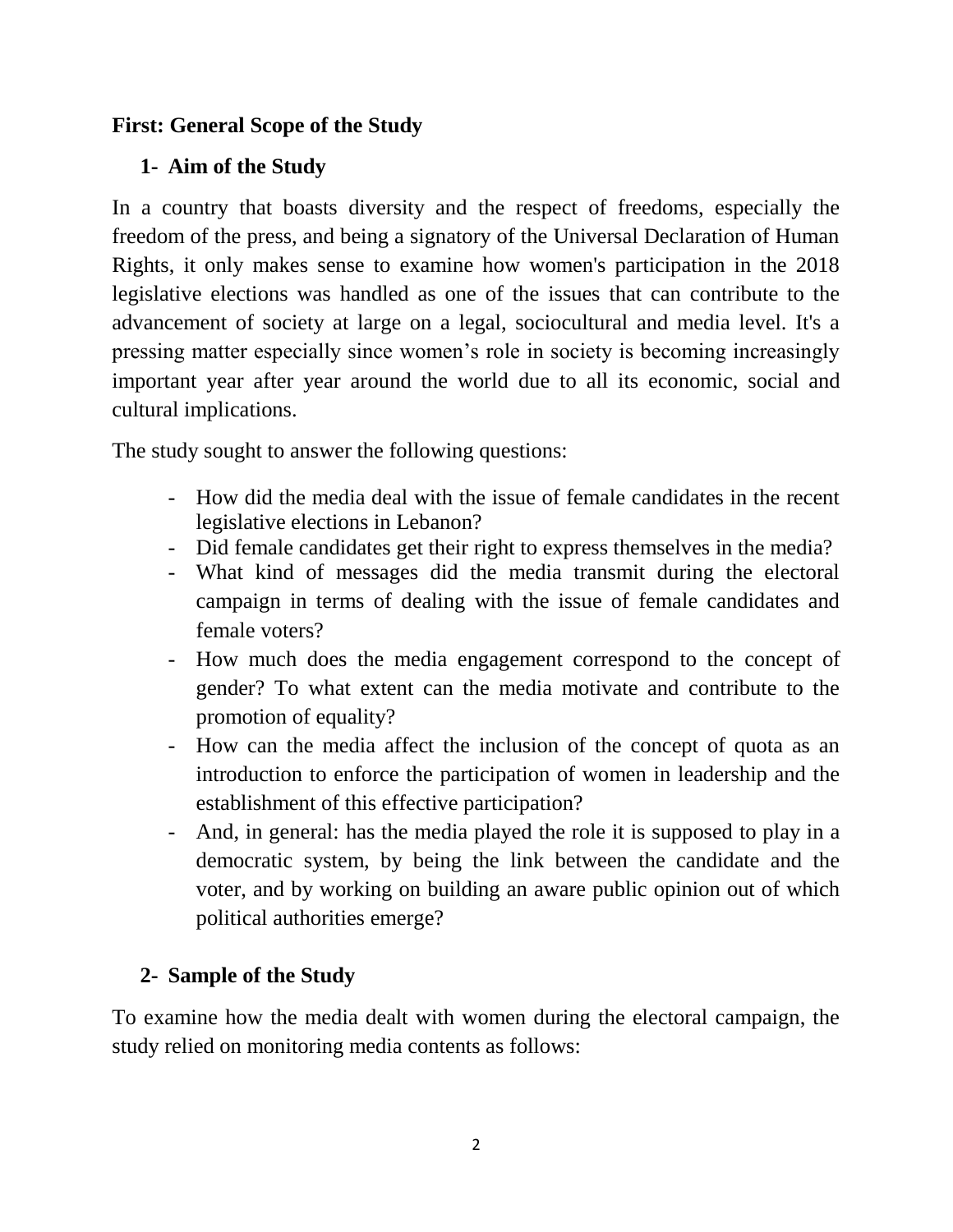- Monitoring 8 TV stations from March 6 to May 4 (Télé Liban, MTV, OTV, NBN, LBCI, Future TV, Al Jadeed and Al-Manar).
- Monitoring 6 newspapers during the same period (An-Nahar, Al-Mustaqbal, Al Joumhouria, Al Akhbar, L'Orient le Jour and The Daily Star).
- Monitoring the above-mentioned TV stations during the electoral silence, i.e. from midnight of Friday-Saturday (May 4-5).
- Monitoring via social media the accounts of female and male candidates on Facebook and Twitter from April 6 to May 6.

#### **3- Methodology**

To answer the problem, the study examined television and press coverage of female candidates as of the end of the candidacy application period, i.e. from March 6 to May 4. The study also examined the female candidates' social media accounts, checking their profile pictures, photos and videos related to women posted by female and male candidates, as well as the female candidates' slogans. Furthermore, the study examined female and male candidates' posts on Facebook and Twitter in order to cover everything women-related in this electoral campaign. Hence, the study focused on:

- The size and type of press and television coverage and the distribution of coverage rates between male candidates and female candidates
- The rate of female candidates' direct access out of the overall coverage
- The size of press interviews
- The space allocated to female candidates in news bulletins and talk shows
- The rate of press stories where women were the main topic and the rate of the news space where female candidates were the first story compared to male candidates
- Press coverage of positions in favor of female candidates' political participation and their equality with their male counterparts in terms of assuming public responsibilities
- How female candidates used social media, namely Facebook and Twitter, by examining the posts, their distribution and types, as well as the types of interactive media in their own posts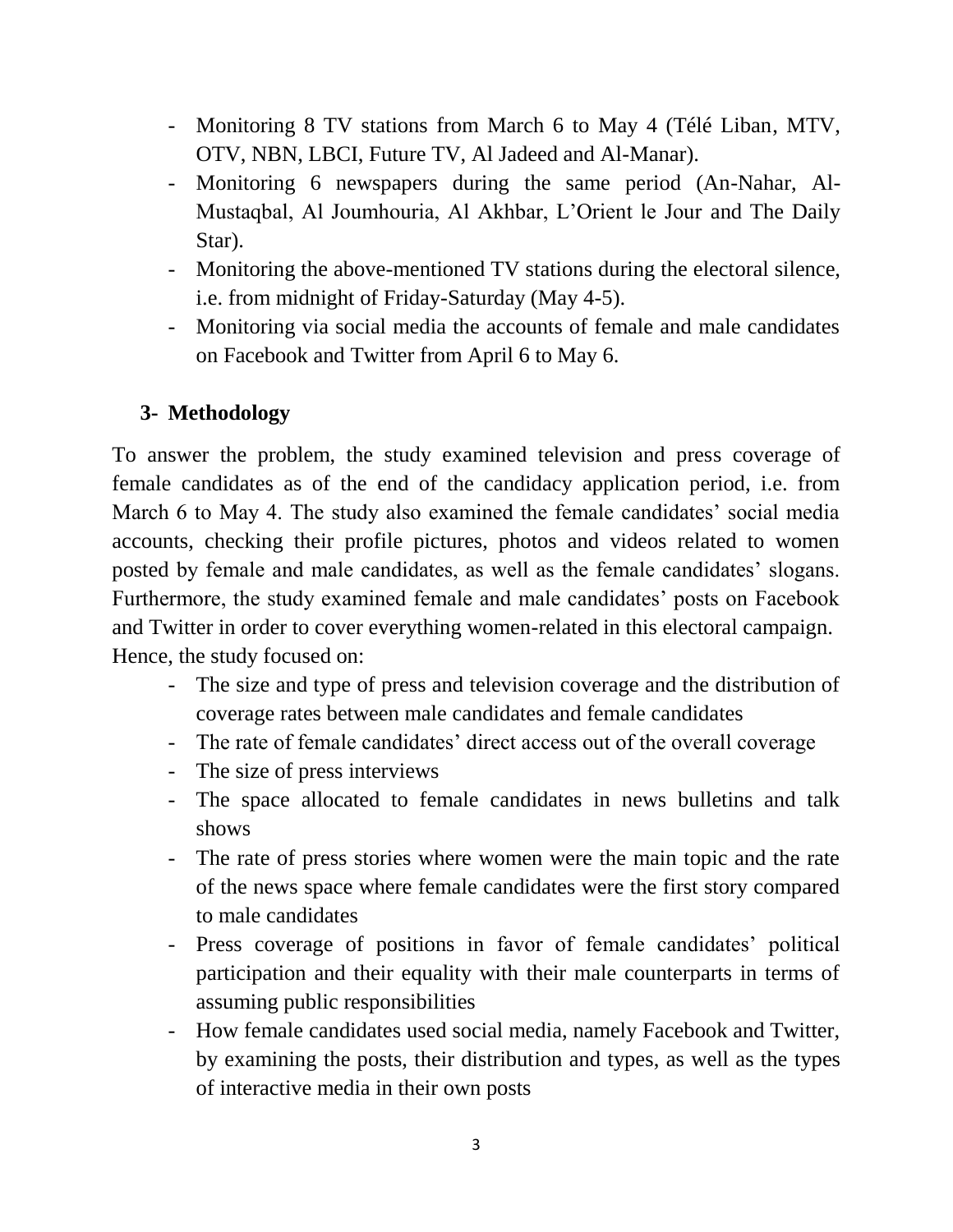#### **4-Women's Representation in Parliament in Lebanon**

Lebanese women have the right to vote and stand for a seat in parliament since 1953 and yet, only 17 women have been elected to the parliament so far. Lebanon was ranked 185 out of 193 countries after the 2009 elections where the percentage of women in parliament was 3.1%. However, after the 2018 elections, it progressed to 184 with 4.6%.

To prevent the marginalization of Lebanese women and to help them advance in political life, the European Union launched the program for Promoting Social Justice in Lebanon. The political scene in Lebanon has also witnessed many debates about the women's quota without it ever being adopted.

A "quota" which essentially means "allocation" is a means to prevent the weak or lack of representation of women in political life due to their exclusion and marginalization. When the 189 participating nations have agreed to implement a quota system at the 1995 Beijing Conference during the Fourth World Conference on Women, the proposal was a minimum 30% representation of women in Parliament to be gradually increased until it is automatically abolished when fair representation is achieved. But after 23 years, those countries haven't made progress with the implementation of the quota system on the basis of affirmative action and calls are still being made in Lebanon and around the world to achieve it.

## **Second: The Media Coverage of the Female Candidates' Campaign**

The study monitored the media coverage for about two months, from March 6 to May 4, 2018: Distribution of the press coverage space of various topics, the size of the news coverage, the size of press interviews, the male vs. female candidates' press coverage rates, and the rate of female candidates' direct access out of the overall coverage. It also reports on the press coverage of positions in favor of female candidates' political participation and their equality with their male counterparts in terms of assuming public responsibilities, etc.

It also includes the distribution of the overall time allocated to the type of television coverage, the topics of television coverage, the female vs. male candidate time slots of news reports, the rate of female candidates' direct access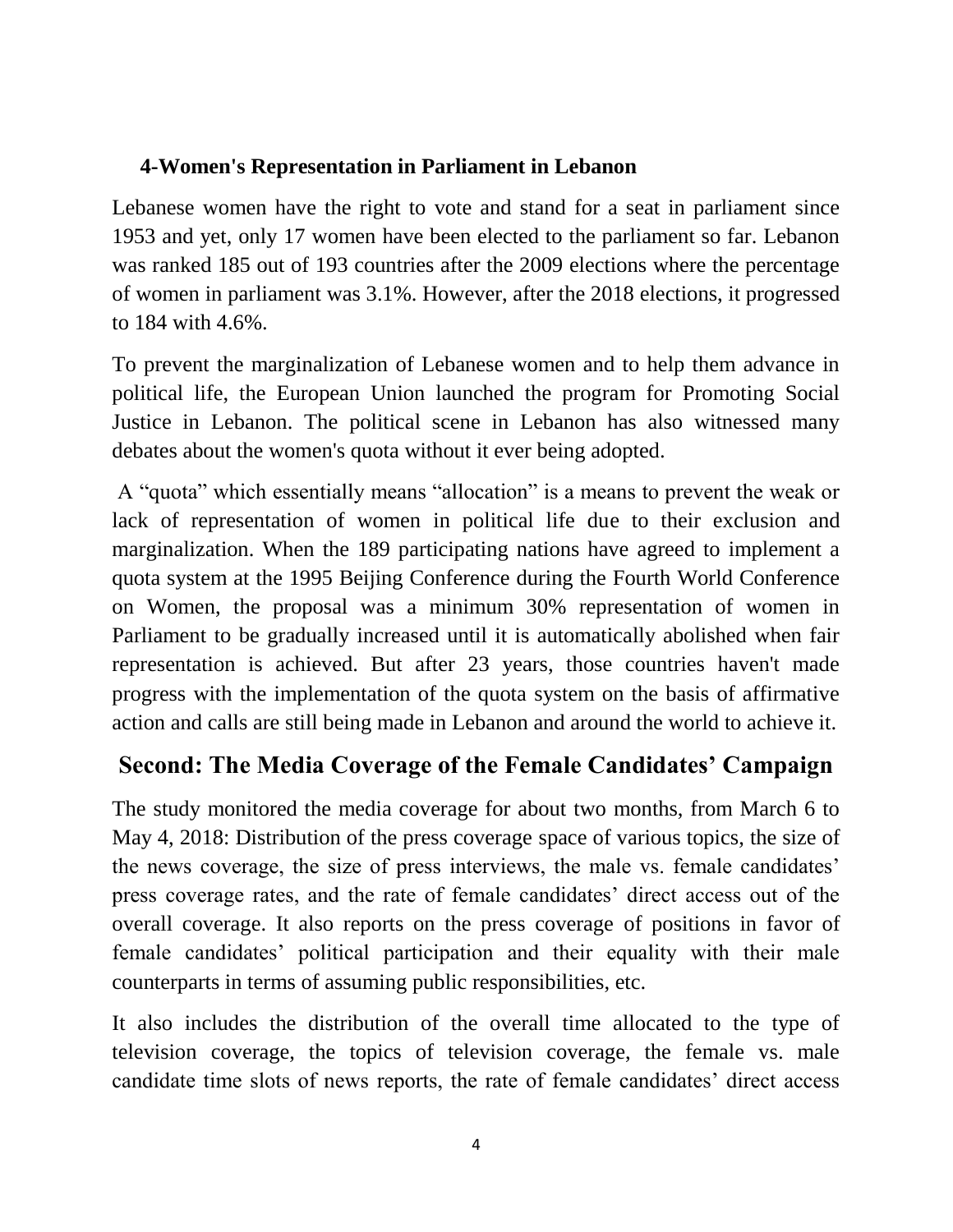out of the overall television coverage, the rate of coverage that female candidates received directly out of the overall coverage of all candidates, the distribution of the space allocated to female candidates in talk shows and interviews according to political leanings, coverage of the different parties on private TV stations, and the space allocated by private TV stations to independent candidates including those on the major parties' lists, etc.

#### **I: In the Written Press**



#### **1- Distribution of the Types of Press Coverage**

Most press coverages came in the form of news reports at 86.75% of the total space monitored, followed by special interviews with a wide gap at 12.77%, then at close and almost nonexistent rates: statements, awareness and education, and electoral publicity (ranging between 0.24% and 0.06%).

#### **2- Size of Press Interviews in the Monitored Newspapers**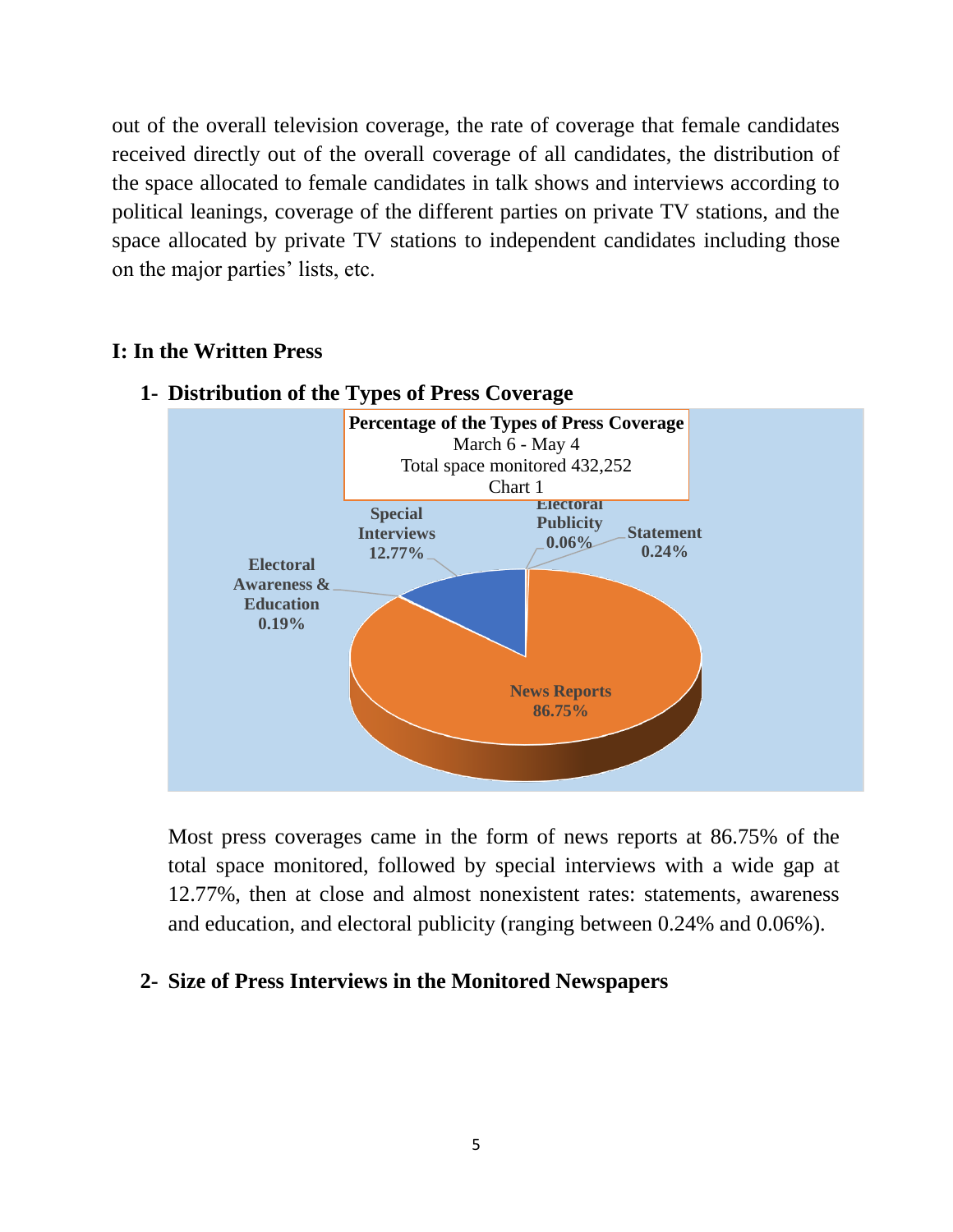

L'Orient le Jour had the highest percentage of interviews at 82.35%. They asked male and female candidates the same questions, plus the question of whether or not they were deputies before. They were followed by Al Joumhouria 9.38%, An-Nahar 4.64%, Al Akhbar 3.11% and The Daily Star 0.50%. While it came first in news coverage, Al-Mustaqbal published zero interviews during the monitored period.

#### **3- Male vs. Female Candidates' Press Coverage**

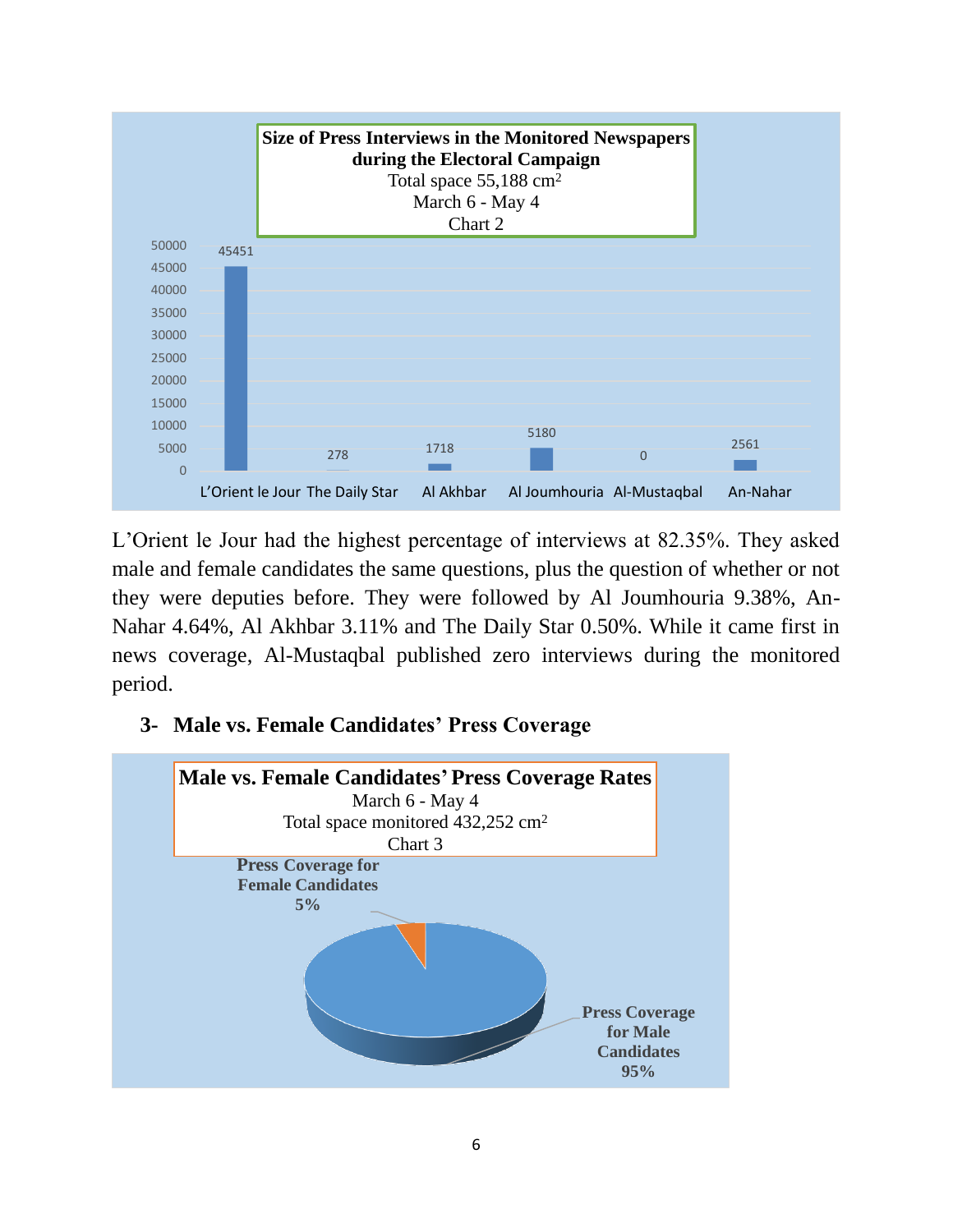The overall coverage space in the monitored newspapers was  $432,252$  cm<sup>2</sup>. The share of press coverage for female candidates was  $20,830$  cm<sup>2</sup> (or about 5%) compared to  $411,422$  cm<sup>2</sup> for male candidates (or about 95%).





Direct access means direct speech or the literal text of the female candidates' statements through press coverage (direct statement). A mere 3.4% was recorded for the female candidates out the total coverage.

The distribution of the direct access rates for female candidates among the various topics of the press coverage shows that the highest and almost total percentage was for electoral campaigns (92.13%) while the rate was 0% for topics such as security, the environment, Social Security, infrastructure, employment and awareness.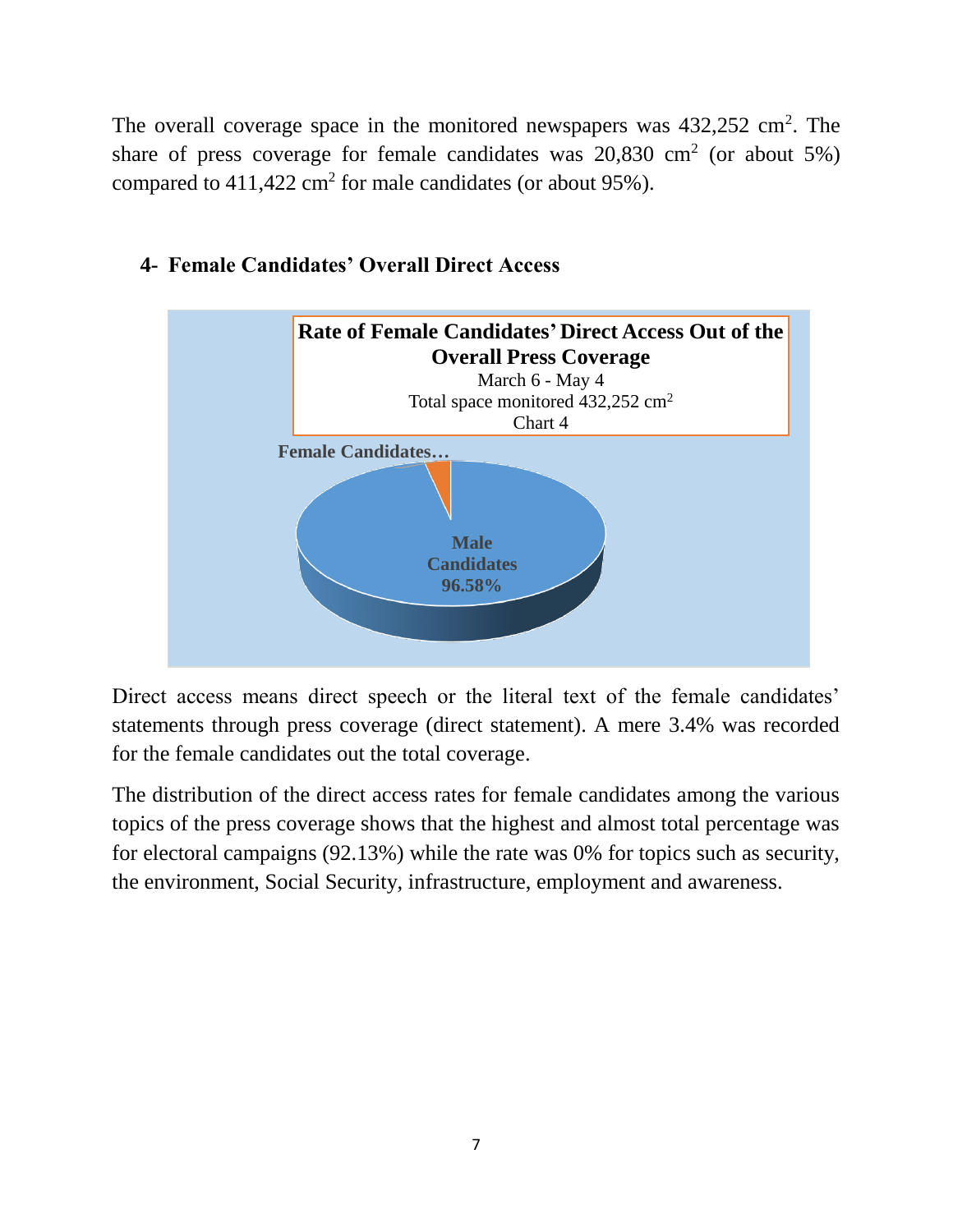



L'Orient le Jour had the highest percentage of providing direct access for female candidates at 56%, followed by Al-Mustaqbal at 30%, then very low and close rates recorded by An-Nahar 5%, Al Joumhouria 4% and Al Akhbar 3%. L'Orient le Jour alone accounts for more than half of the total percentage of overall access compared to the rest of the newspapers combined.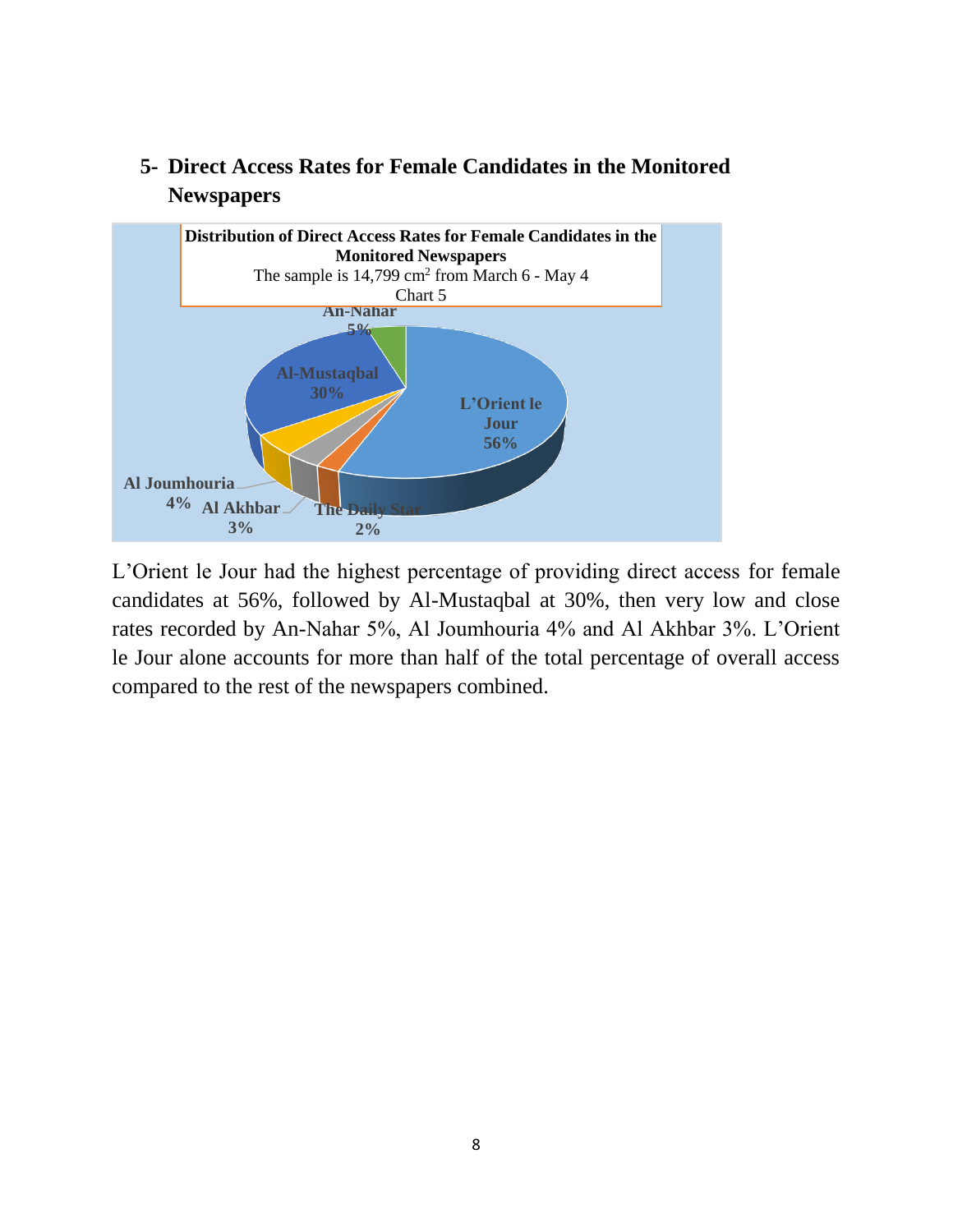#### **6- Press Stories Where Women Were the Main Topic of the Coverage**



Women's presence was insignificant in press stories as a main topic of coverage and barely reached 8%.

**7- Press Coverage of Positions in Favor of Female Candidates' Political Participation** 

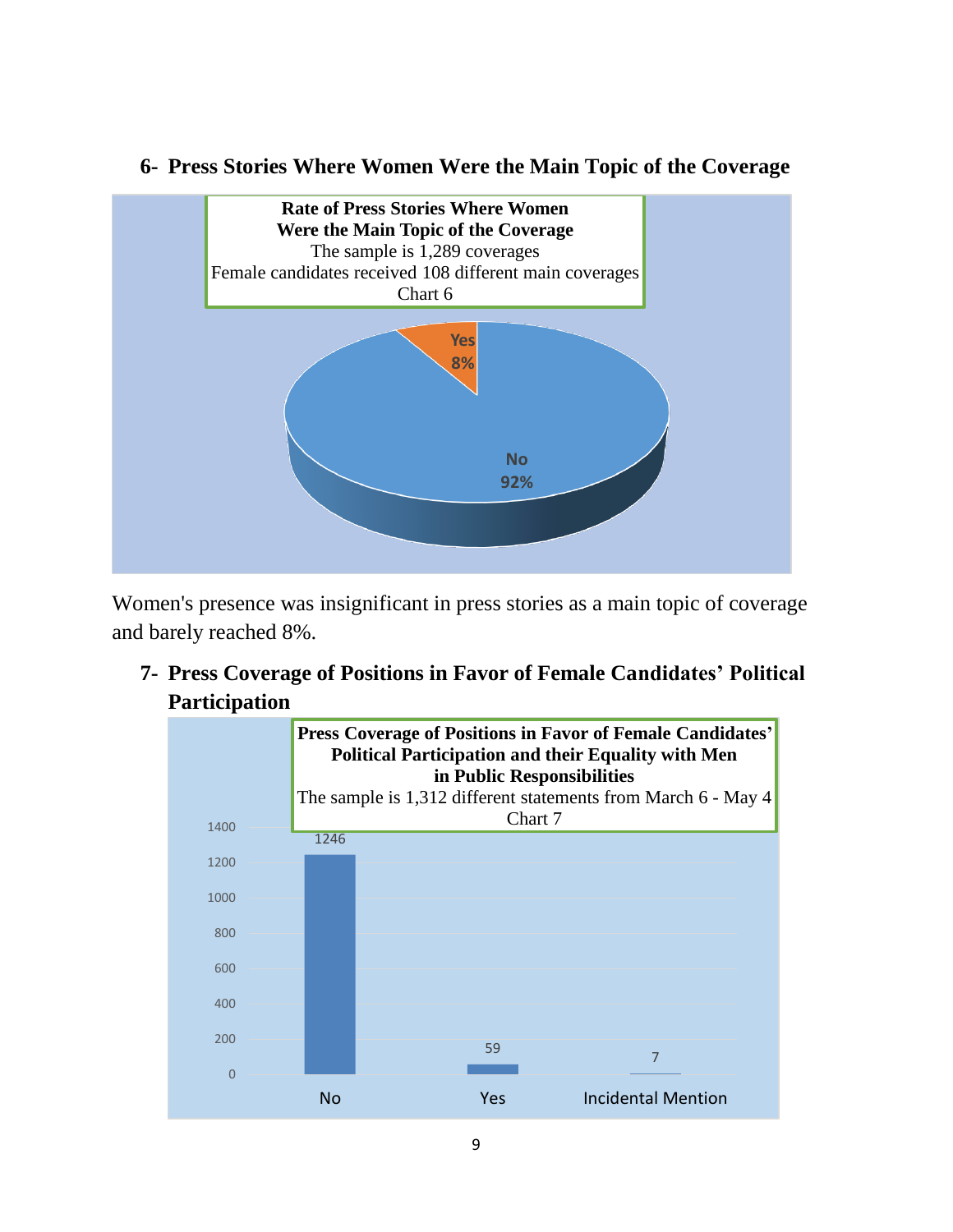The chart shows that 94.96% of monitored positions didn't address the topic of female candidates' political participation and their equality with their male counterparts in terms of assuming public responsibilities, as opposed to 4.49% of positions that were in favor of it and discussed it as a main topic.

#### **II: On Television**



**1- Coverage on TV Stations**

The time rates according to the type of coverage were closely divided between live broadcast 34.03% and talk shows 31% on one hand, and between special interviews 15.9% and news reports 15.5% on the other. The time rate for electoral education was negligible at 2.9%. Talk shows and live broadcast together accounted for slightly over half of the total overall time. Interestingly, much of male candidates' on-screen appearances and TV coverages of their activities was paid, as part of their electoral publicity, but the media doesn't show that. Therefore, viewers couldn't distinguish between free and paid coverage.

#### **2- Topics of TV Coverage over the Overall Monitored Space**

Television coverage of electoral campaigns (for two months) reached 79.50% of the overall coverage. The monitoring revealed that 12% of coverage was about the different candidates doing their ministerial, parliamentary or general activities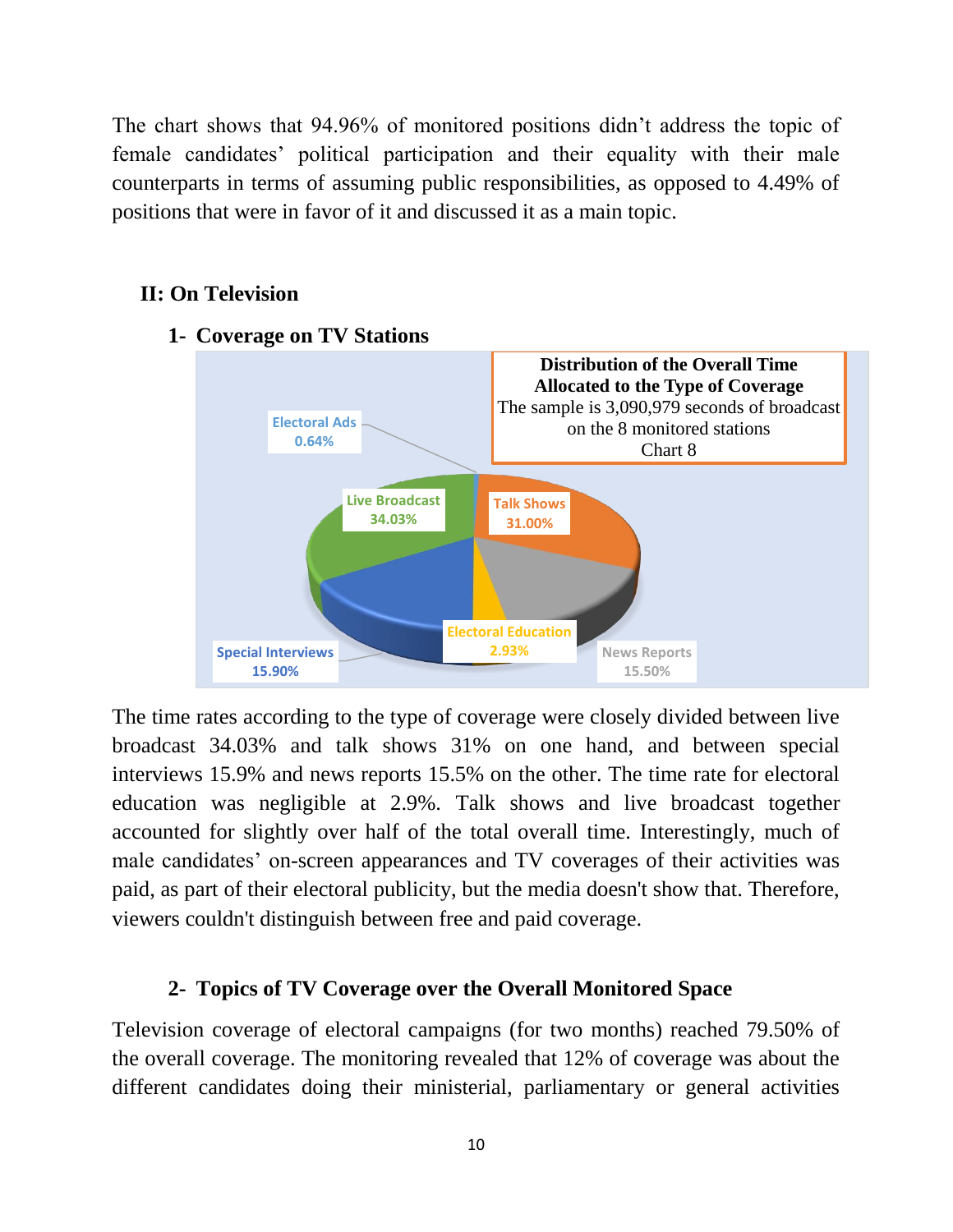through conferences and workshops. In other words, no more than 2% of candidates benefited from a 12% overall television coverage which was supposed to benefit 592 candidates belonging to the different lists, only because of their government jobs and their positions in the public political life.

## **3- Distribution of Female vs. Male Candidate Time Slots in News Bulletin Reports**



Out of 3,687 different news reports, female candidates benefited from 11 instances of coverage as first news, or 0.3%, compared to 357 instances for male candidates, or 9.7%. The percentage of regular news reports was 57.60% for male candidates and 5.31% for female candidates. The disparity between female and male candidates was evident in all the time slots of news reports.

#### **4- Male vs. Female Candidates' Coverage Rates**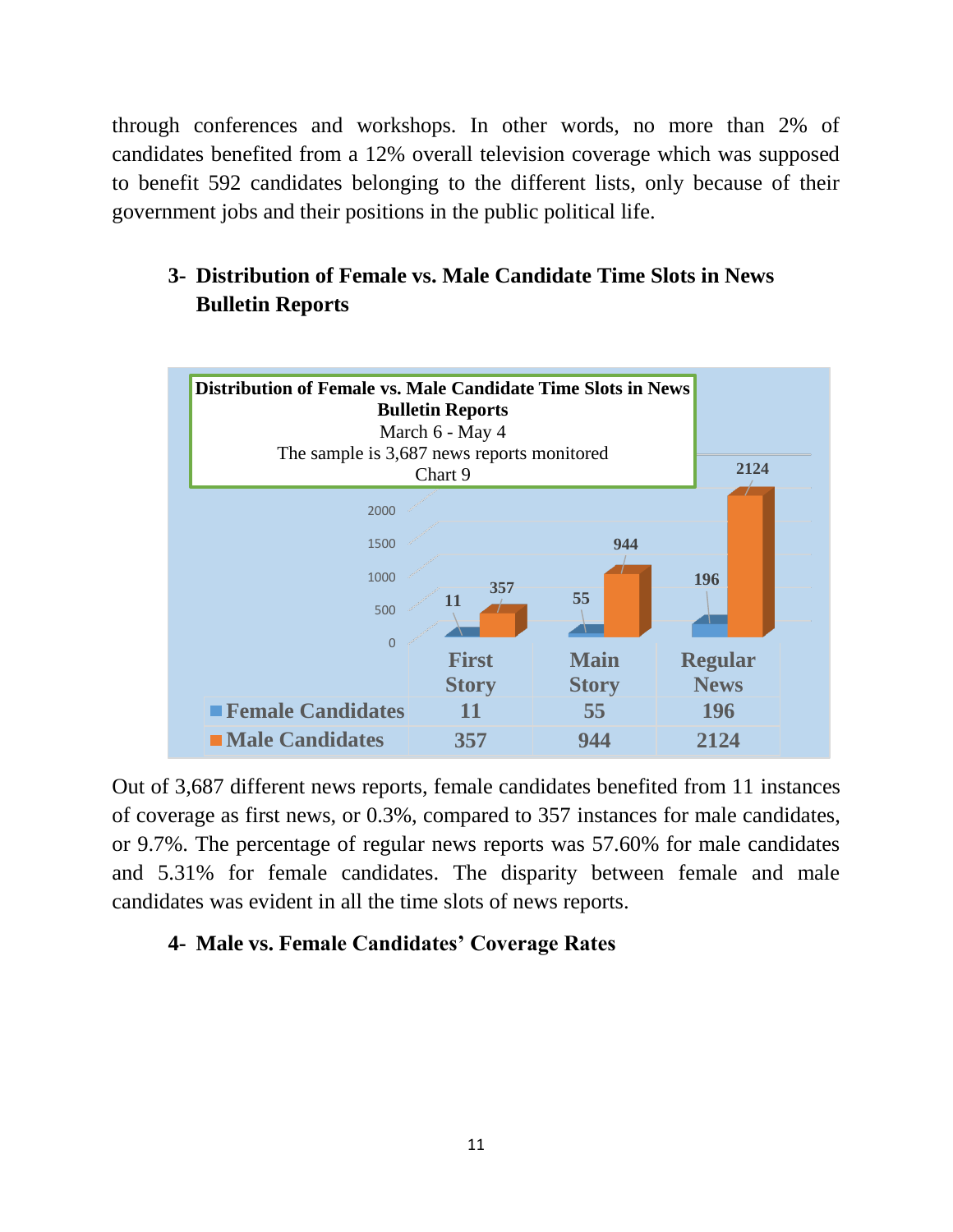

The total coverage between Male and female candidates was in favor of men who had 84.1% as opposed to women 15.8%.

## **5- The Rate of Female Candidates' Direct Access out of the Overall TV Coverages**

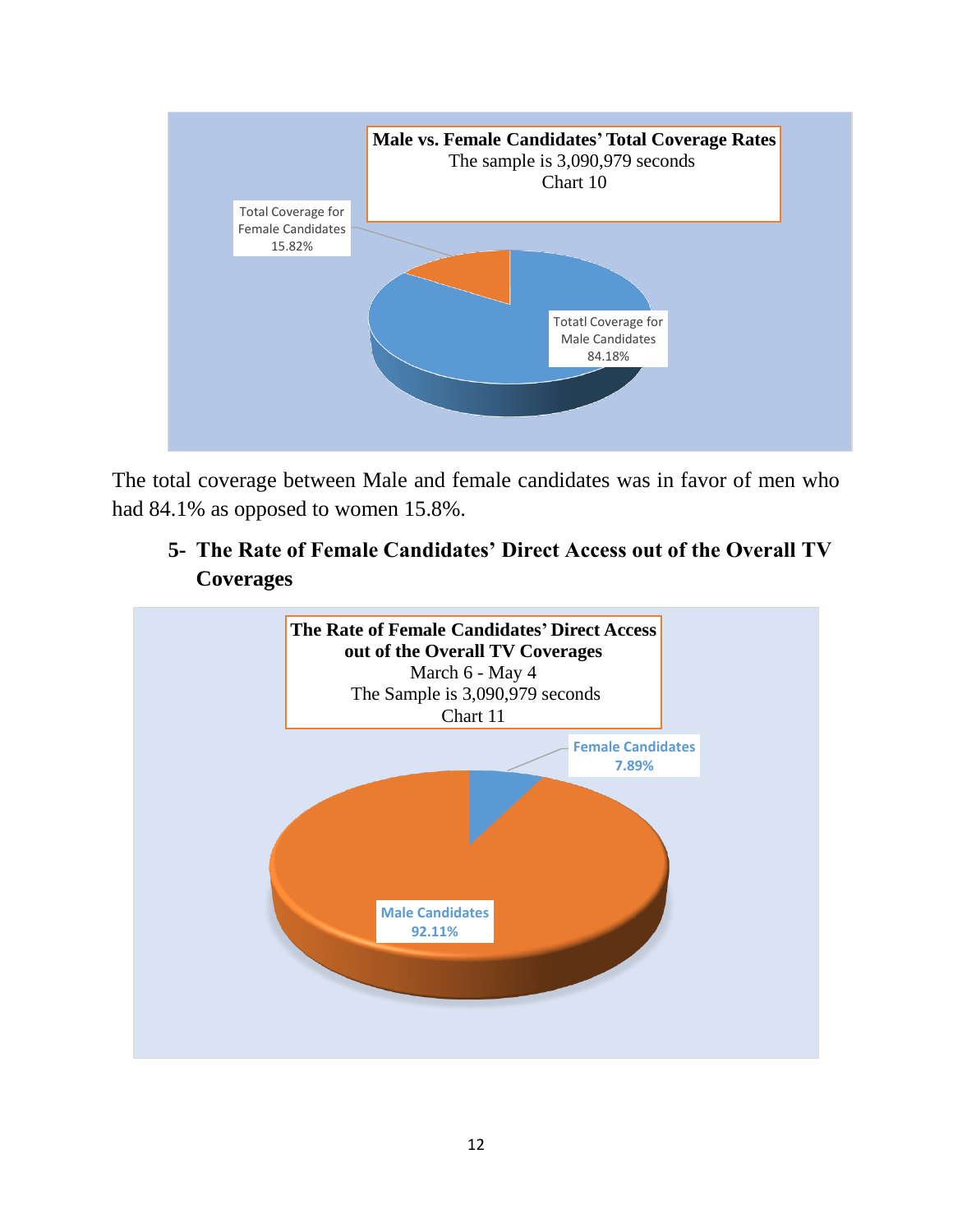Female candidates' direct access out of the overall television coverages was 7.89%, a very small percentage compared to the space given to male candidates. This means that female candidates didn't have an adequate opportunity to directly address public opinion through a medium that is highly important and a cornerstone for electoral campaigns.

## **6- Coverage Directly Received by Female Candidates Compared to the Overall Coverage of all Candidates**



The direct coverage of female candidates in news bulletins was 3.46% out of the overall coverage of all candidates. The previous chart already showed the female candidates' direct access out of the overall television coverages, which was 7.89%. These percentages reflect the small space acquired by female candidates in the central means used for electoral campaigns, i.e. television, and in its main segment, i.e. the news bulletin.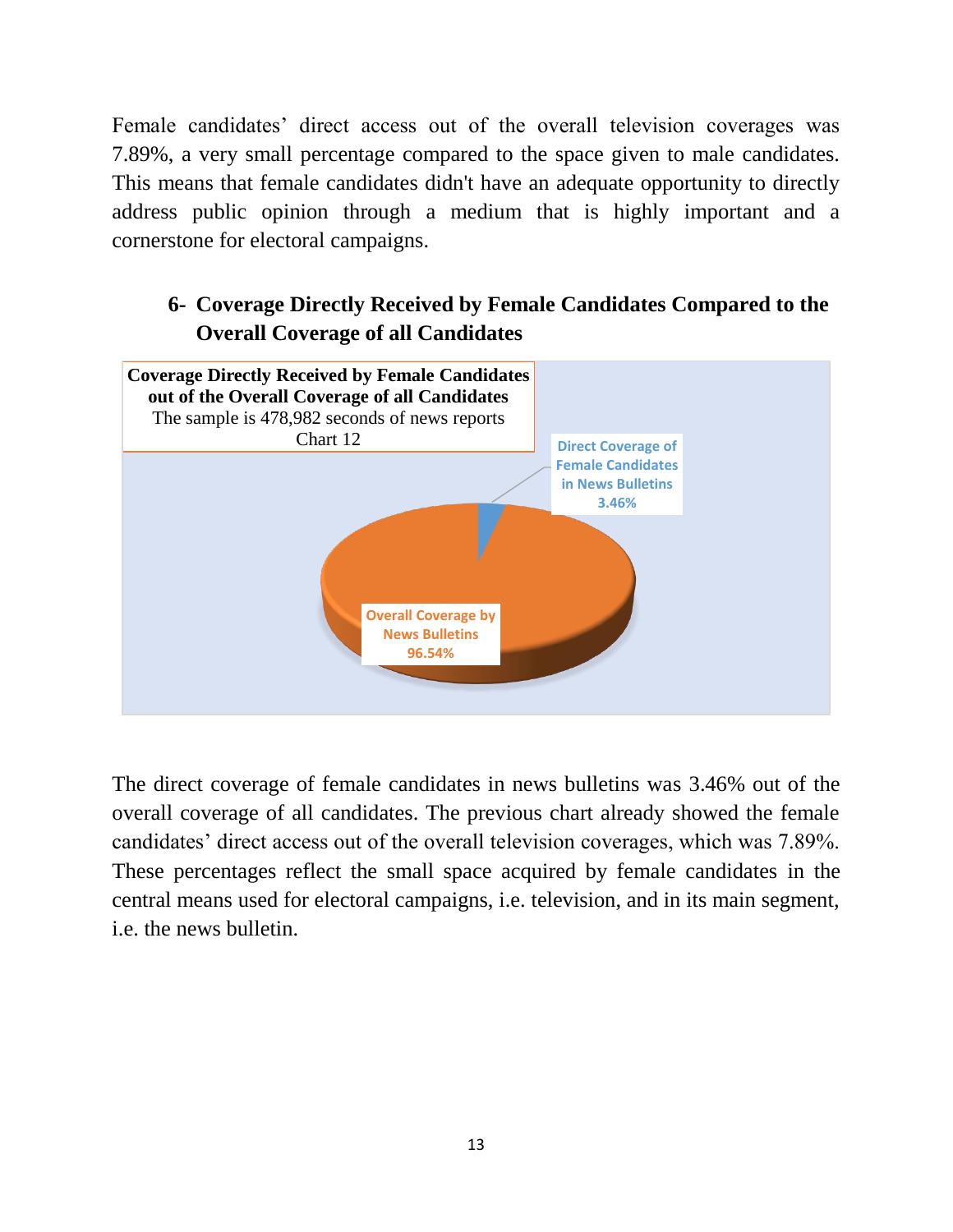

#### **7- Share of Female Candidates in Private Interviews and Talk Shows**

The share of female candidates in private interviews and talk shows was a low 11.85%, but it was still higher than the 3.46% of direct coverage they received in news bulletins.

## **8- Space Allocated to Female Candidates in Talk Shows and Interviews According to Political Leanings**

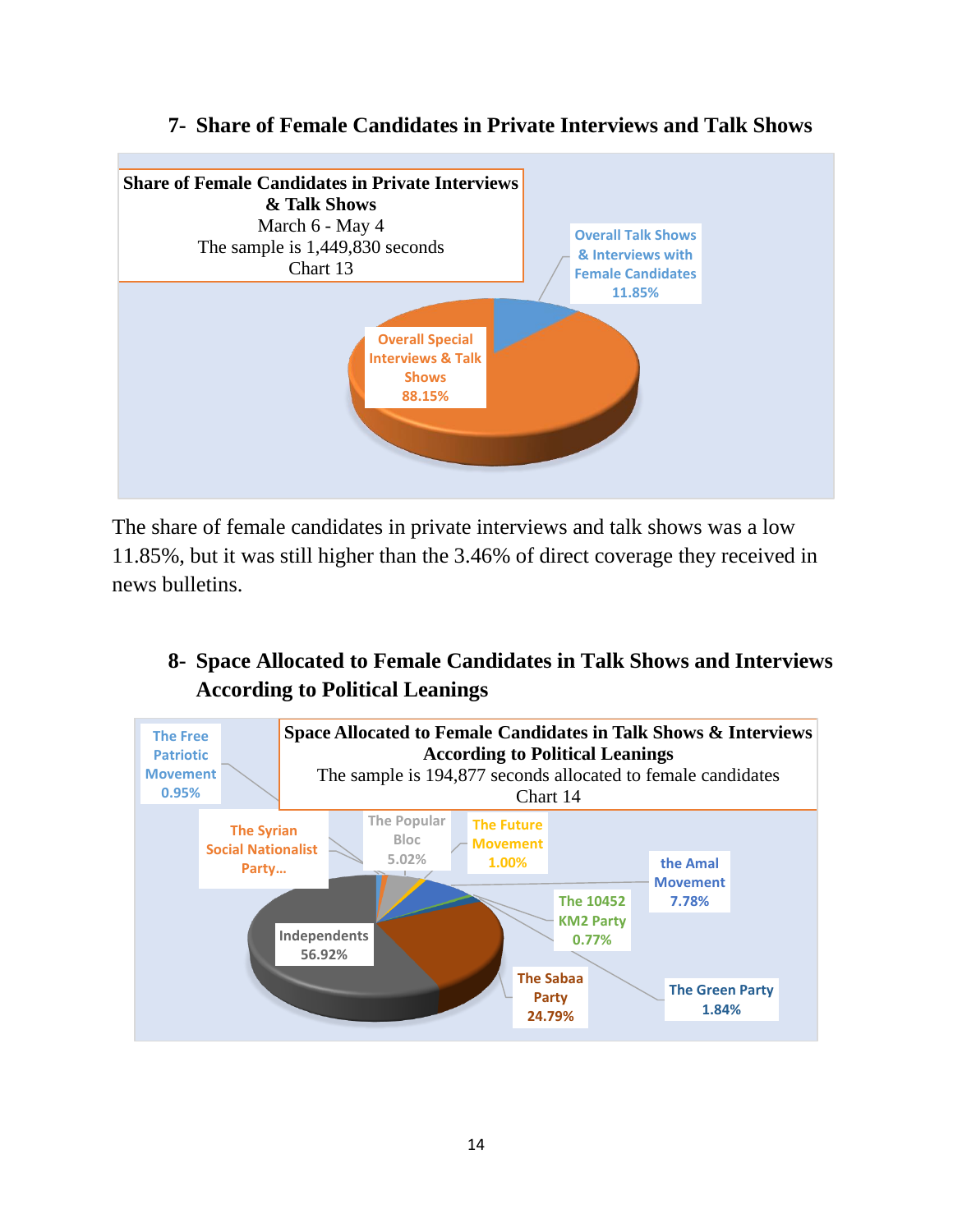Independent women received the highest percentage of television coverage 55.53% in talk shows and special interviews on various private TV stations and Télé Liban, followed by 24.79% for the Sabaa Party female candidates, and the rest was divided among the other parties' female candidates.

## **9- Space Allocated to Female Candidates in News Bulletins According to Political Leanings**



The Amal Movement female candidate received the highest percentage of allocated space in news bulletins 43.60%, followed by independent female candidates 17.11%, the Future Movement female candidates 15.51% and the Popular Bloc female candidate 14.60%. The remaining percentages, ranging between 5% and 0%, were divided among the other political leanings. Interestingly, the Amal Movement nominated one female candidate who took up nearly half of the public space.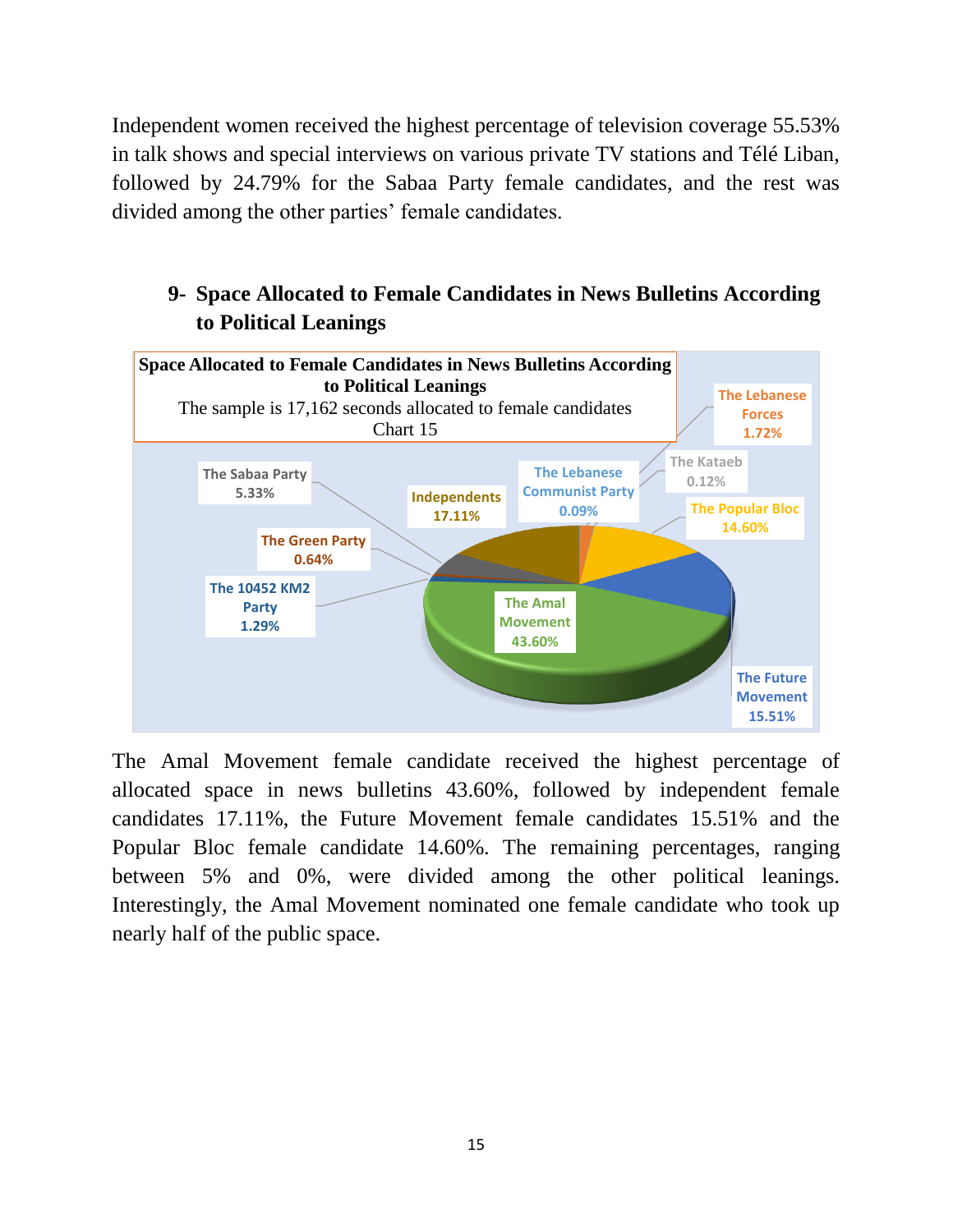

#### **10- The Rate of Female Candidates' Direct Access According to TV Stations**

Female Candidates' Direct Access was 34.3% on MTV, followed by 26.9% on Télé Liban and by 15.5% on Al Jadeed. These three TV stations made up 76% combined while the remaining percentages were 5.9% on NBN, 4.9% on LBCI, 4.3% on Al-Manar, 4% on OTV and 3.8% on Future TV.

#### **11- Space Allocated to Political Parties on Private TV Stations**

The coverage of the different parties on private TV stations reflects the size of the ruling and active political forces. The Future Movement was in the lead with the highest coverage 22.2%, closely followed by the Free Patriotic Movement 21%, while Kulluna Watani received a coverage rate of 5.8%, a very low percentage compared to the coverage received by the traditional parties combined.

The following table shows the space occupied by each political party on TV stations according to their overall share in the coverages.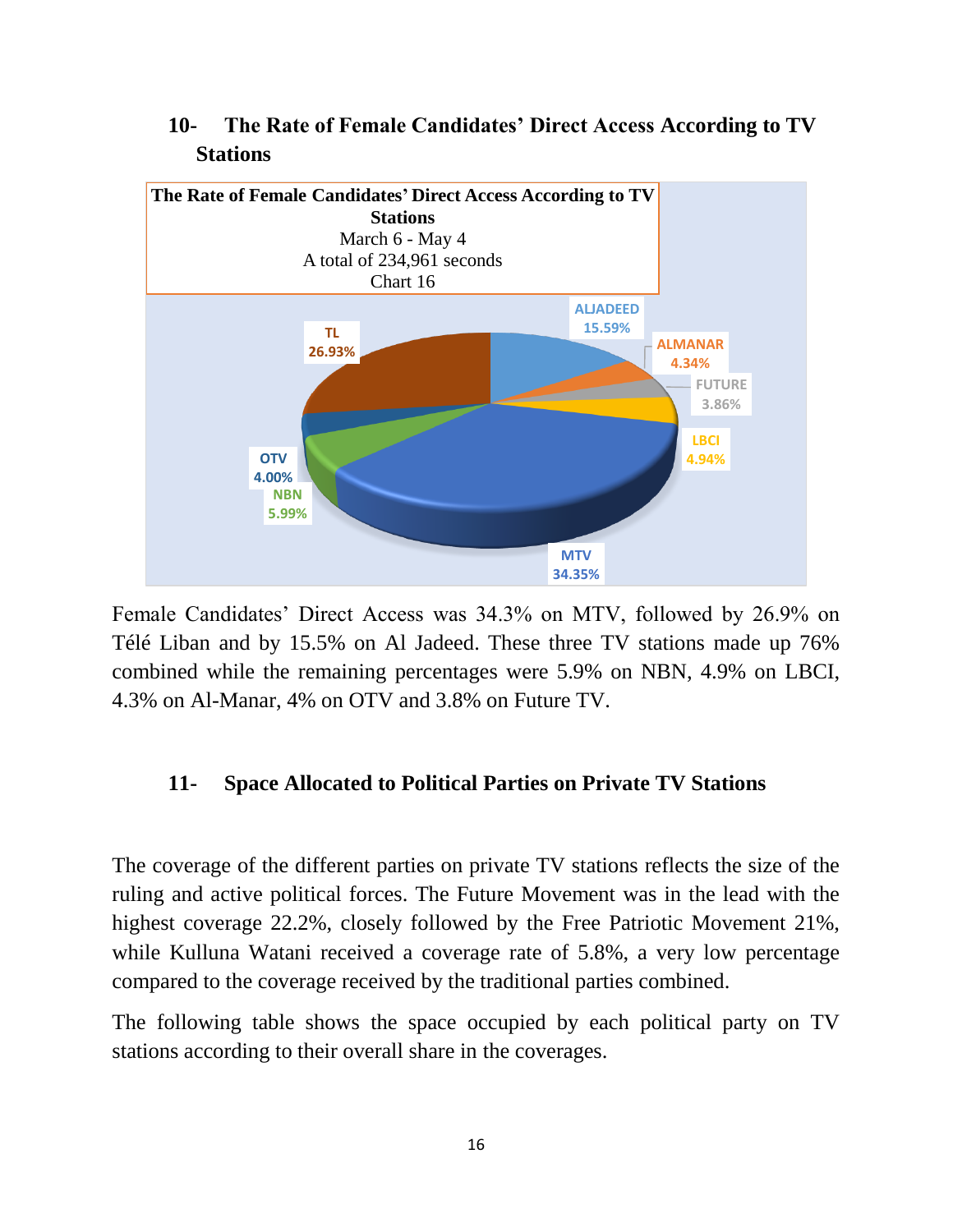|                     | <b>Kulluna</b><br>Watani | <b>The Amal</b><br><b>Movement</b> | Hezbolah | <b>The Free</b><br><b>Patriotic</b><br><b>Movement</b> | The<br><b>Future</b><br><b>Movement</b> | The<br>Lebanese<br><b>Forces</b> | The<br><b>Progressive</b><br><b>Socialist</b><br>Party | <b>The</b><br><b>Kataeb</b><br>Party |
|---------------------|--------------------------|------------------------------------|----------|--------------------------------------------------------|-----------------------------------------|----------------------------------|--------------------------------------------------------|--------------------------------------|
| <b>MTV</b>          | 40.8                     | 4.1                                | 0.3      | 16.6                                                   | 10.7                                    | 75                               | 49.2                                                   | 64.2                                 |
| <b>LBCI</b>         | 22                       | 3.2                                | 0.2      | 9.1                                                    | 6.8                                     | 4                                | 9.6                                                    | 6.5                                  |
| <b>OTV</b>          | 6                        | 3.4                                | 0.7      | 52.9                                                   | 6.1                                     | 6                                | 1.6                                                    | 3.5                                  |
| <b>Manar</b>        | 3.2                      | 26.3                               | 58.8     | 4.5                                                    | 2.7                                     | 2                                | 2.5                                                    | 0.2                                  |
| <b>NBN</b>          | $\overline{0}$           | 55.1                               | 25.5     | 1.8                                                    | 5.1                                     |                                  | 6.5                                                    | 1.5                                  |
| Al<br><b>Jadeed</b> | 27.1                     | 6.2                                | 13.7     | 11.6                                                   | 12.1                                    | 8                                | 23.3                                                   | 23.5                                 |
| <b>Future</b>       |                          |                                    |          |                                                        |                                         |                                  |                                                        |                                      |
| TV                  | 0.6                      | 1.3                                | 0.6      | 3.2                                                    | 56.3                                    | $\overline{4}$                   | 7.1                                                    | 0.3                                  |

- The largest space allocated to Kulluna Watani on private TV stations was on MTV 40.8% followed, with a large gap, by Al Jadeed and LBCI 22%. The two were similarly followed with a large gap by OTV 6% and Al-Manar 3.2%. Future TV had the lowest percentage 0.6%.
- As expected, the space allocated to the Amal Movement was 55.1% on NBN, followed by Al-Manar 26.3%, then the remaining stations led by Al Jadeed with 6.2%.
- The space allocated to Hezbollah was, also as expected, 58.8% on Al-Manar, followed by NBN 25.5%.
- The space allocated to the Free Patriotic Movement was 52.9% on OTV, as expected.
- The space allocated to the Future Movement was 56.3% on Future TV.
- The space allocated to the Lebanese Forces was 75% on MTV and ranged between 8% and 1% on the other stations.
- The space allocated to the Progressive Socialist Party was 49.2% on MTV, followed by Al Jadeed 23.4% then the remaining stations. OTV had the lowest percentage 1.6%.
- The space allocated to the Kataeb Party was the largest on MTV 64.2% followed by Al Jadeed 23.5%.

These figures show the targeted and promotional uses of private TV stations and the inability of citizens to rely on them to follow the electoral campaigns and the candidates' programs.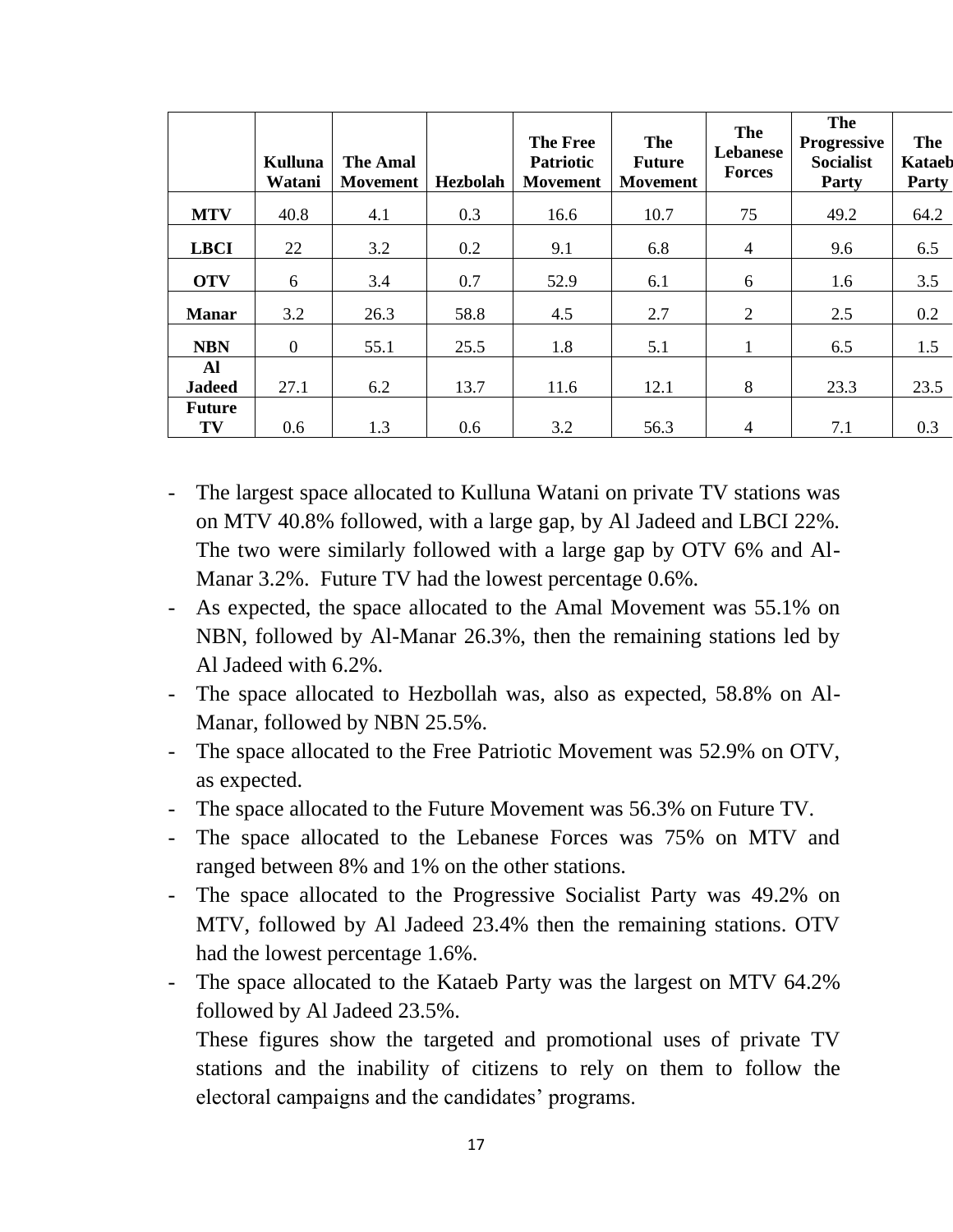

## **12- Female Candidates who Appeared the Most in Talk Shows and Special Interviews**

Female candidates who appeared the most in **talk shows and special interviews** were Paula Yacoubian 12.3%, followed by Ghada Eid 9.3%, Inaya Ezzedine 8%, Michelle Tueini 5.2%, Myriam Skaff 5.1%, and lower rates for Neemat Badreddine 2.1% and Dalal Rahbani 2.1%.

In **news reports**, the most prominent female candidate was Inaya Ezzedine 43.7%, followed with a large gap by Myriam Skaff 14.6%, then Bahia Hariri 13.5%, followed with another large gap by Paula Yacoubian 3.9%. Joumana Haddad scored 3.22%, Rola Tabsh 1.99% and Sethrida Geagea 1.7%. The lowest percentage was for candidate Nada Gharib 0.6%.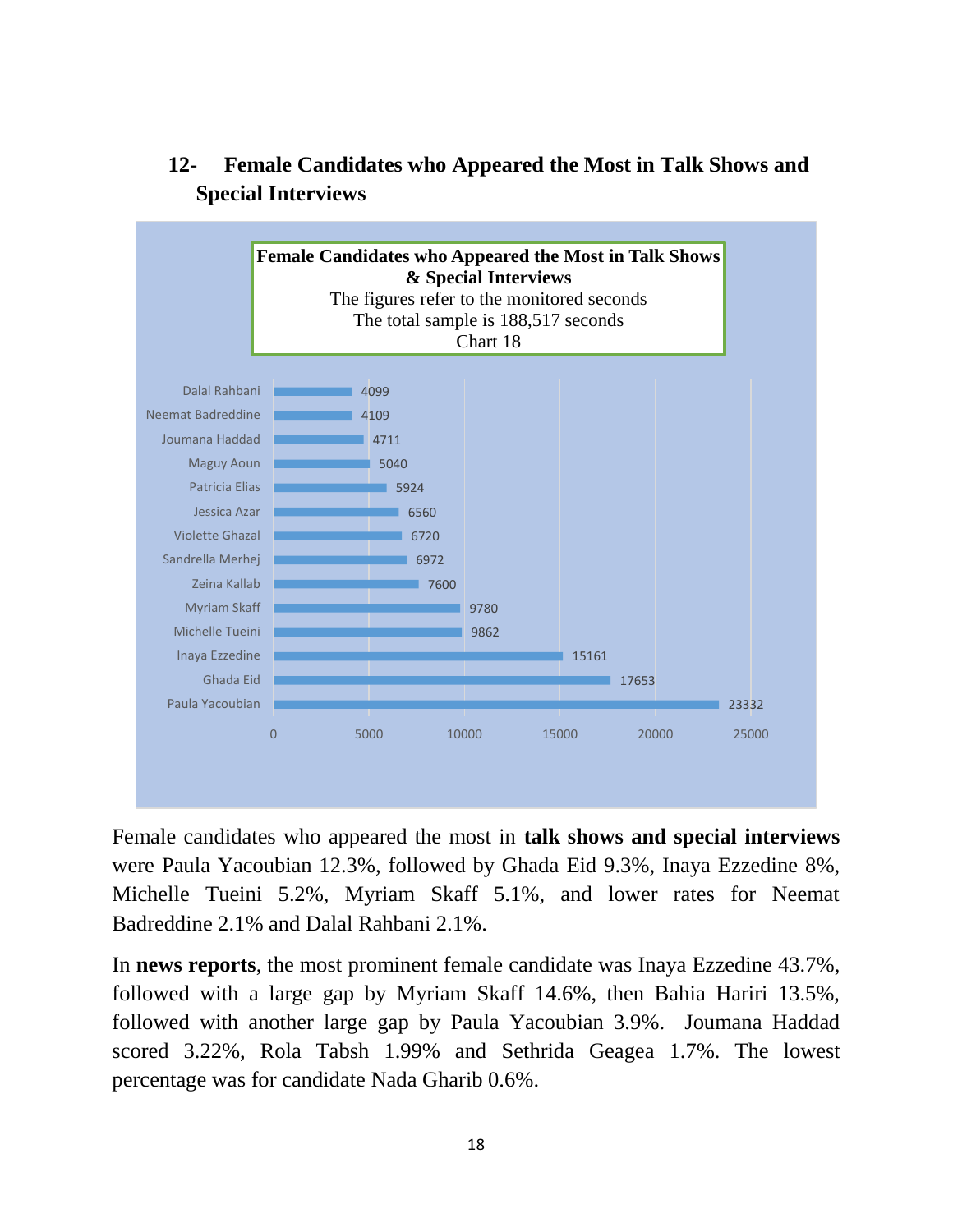**In the live broadcast of electoral campaigns**, the most prominent female candidates were Myriam Skaff, followed by Inaya Ezzedine with a 240-seconds (or 4 minutes) difference, then Sethrida Geagea with a 2,397-seconds (or 39.95 minutes) difference from Skaff.

Among the female candidates **who appeared the most in the overall TV coverages**, Inaya Ezzedine is in the lead with a small difference between her and Paula Yacoubian, followed by Ghada Eid and Myriam Skaff with an insignificant difference between the two.

#### **III: On Social Media**



#### **1- Male and Females Candidates' Tweets and Facebook Posts**

Male candidates seem to be more active on Facebook and Twitter, with an average of 79.7 posts and tweets per candidate, compared to 54.4 for each female candidate, with a 25.29-point difference.

Interestingly, female candidates posted and tweeted (on Facebook and Twitter) more announcements about electoral activities 4.5% than their male counterparts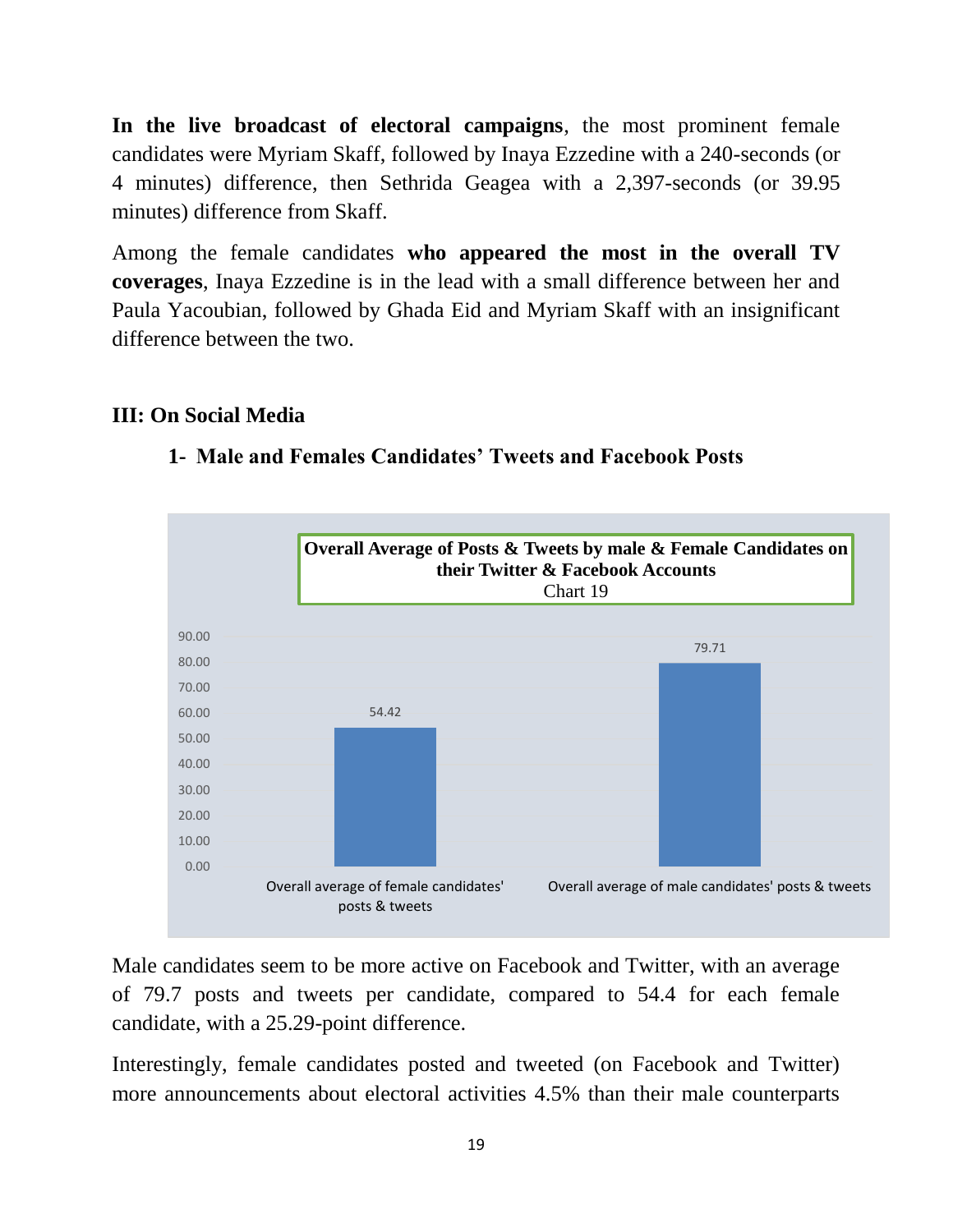1%, and posted more about their electoral programs 5.7% than their male counterparts 2.6%.

Paradoxically, the number of posts about women's political participation was higher among male candidates at 3%, compared with 1.7% for female candidates. The topic of electoral awareness and education received 2.8% on both sides.

## 2- **Distribution of Post Topics on Female Candidates' Facebook and Twitter Accounts**

Concerning the topics of posts on Facebook, electoral publicity came in first at 29.2% followed by electoral activities at 24.3%. As for posts on political criticism, they were at 17% for male candidates and at 8.9% for female candidates.

Female candidates' tweets also show that electoral publicity was leading with 20.2% and that women's political participation was last with 0.4%. The topic of electoral awareness and education was also almost nonexistent at 0.5%.

## **Third: The Results**

#### **1- Male Domination**

- Concerning the media coverage of the electoral campaign from a gender perspective, there was a significant disparity in the distribution of press coverage between male and female candidates in favor of men of course, at a rate of 95% for men and 5% for women. On television, female candidates' share in interviews and talk shows was about 12%. In the news, it didn't exceed 3.5 %.
- The monitoring showed that female candidates' direct access was  $3.42\%$ in newspapers and 7.89% on television as a total average in all programs, a rate that dropped to 3.46% in news bulletins.
- In news bulletins: out of 3,687 different news reports, female candidates benefited from 11 coverages as a first story compared to 357 for male candidates, i.e. 0.3% of the total coverage versus 9.7% for male candidates. The direct coverage of female candidates in news bulletins was 3.46% out of the overall coverage of all candidates.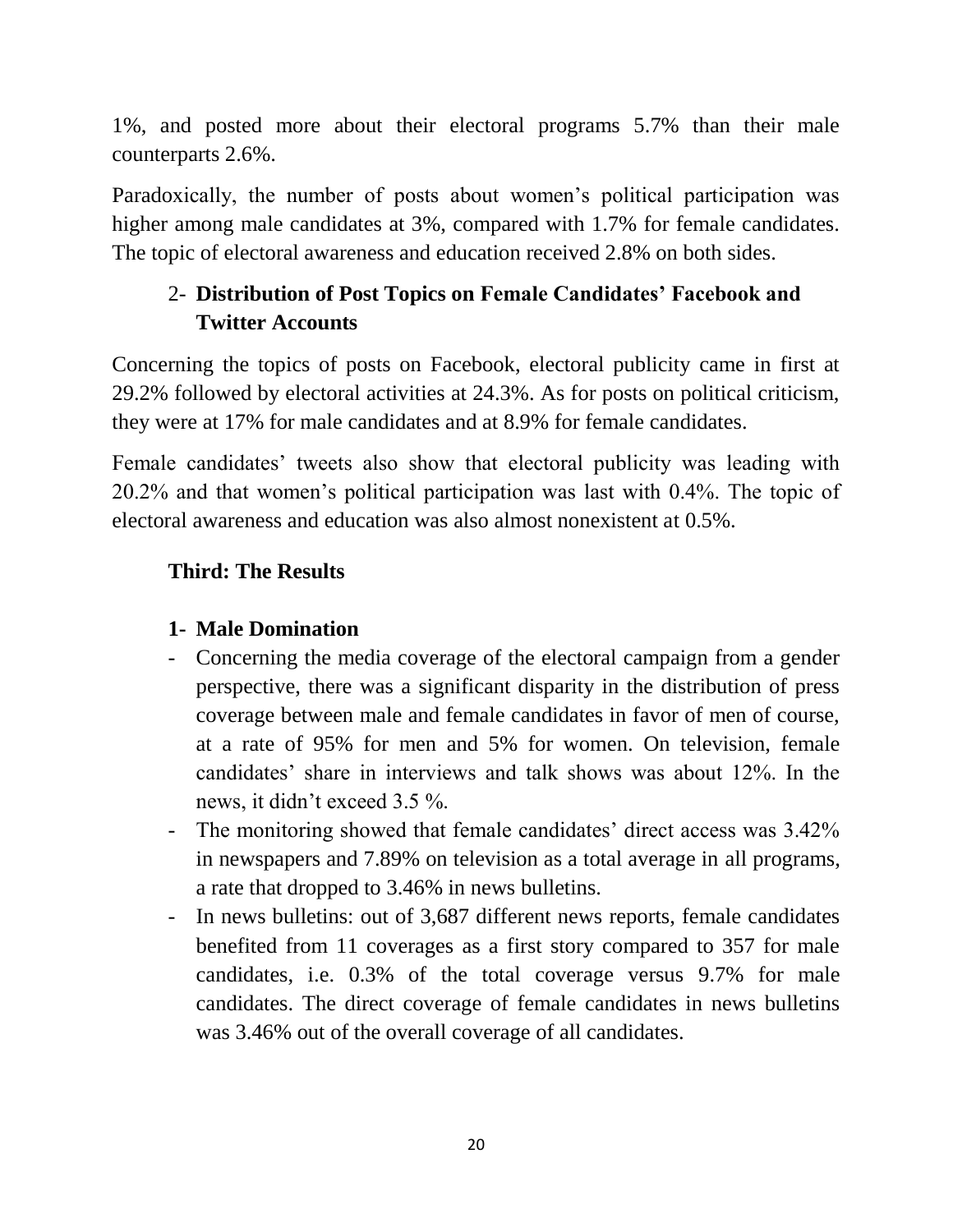- The space occupied by female candidates as a first story in TV news was almost nonexistent 0.87% compared to the space dedicated to male candidates 99.13%.
- Press coverage of electoral education and awareness was almost nonexistent with an overall rate of 0.19%. It performed slightly better on television but the rate was still a negligible 2.93%. In private interviews and talk shows, the coverage was slightly better for female candidates reaching 11.85% higher than the direct coverage 3.4% or the space they occupied as a first story 8%.

## **2- Women's Social Representations**

In light of this data—the figures and their connotations—and based on the terminology used in the media coverage, it seems that the mechanism of the social discourse toward women is still dominated by antiquated representations of women and men. These representations were clearly and directly reflected in the percentage of positions that didn't express support to female candidates' political participation and their equality with men in assuming public responsibilities 94.96%, as opposed to 4.49% of supportive positions.

## **3- The Erased Role**

Direct coverage gives women a chance to express themselves and speak for themselves. During the electoral campaign, the study showed that women weren't given enough space to be persuasive by directly addressing the public in general, and the voters in particular, with their own words. Silencing the other is a silent violent act.

For the access content, i.e. the topics that the female candidates discussed, it was mostly the electoral campaign 92.13%. The study showed an almost nonexistent mention of topics related to legislation, public policies, economy, security, infrastructure, pensions, etc. This indicates that women are primarily preoccupied with their own electoral campaigns, haven't yet been able to handle these topics in depth in order to discuss them, haven't had the opportunity to do so—thus sticking to promoting—and/or they weren't given the chance to discuss them.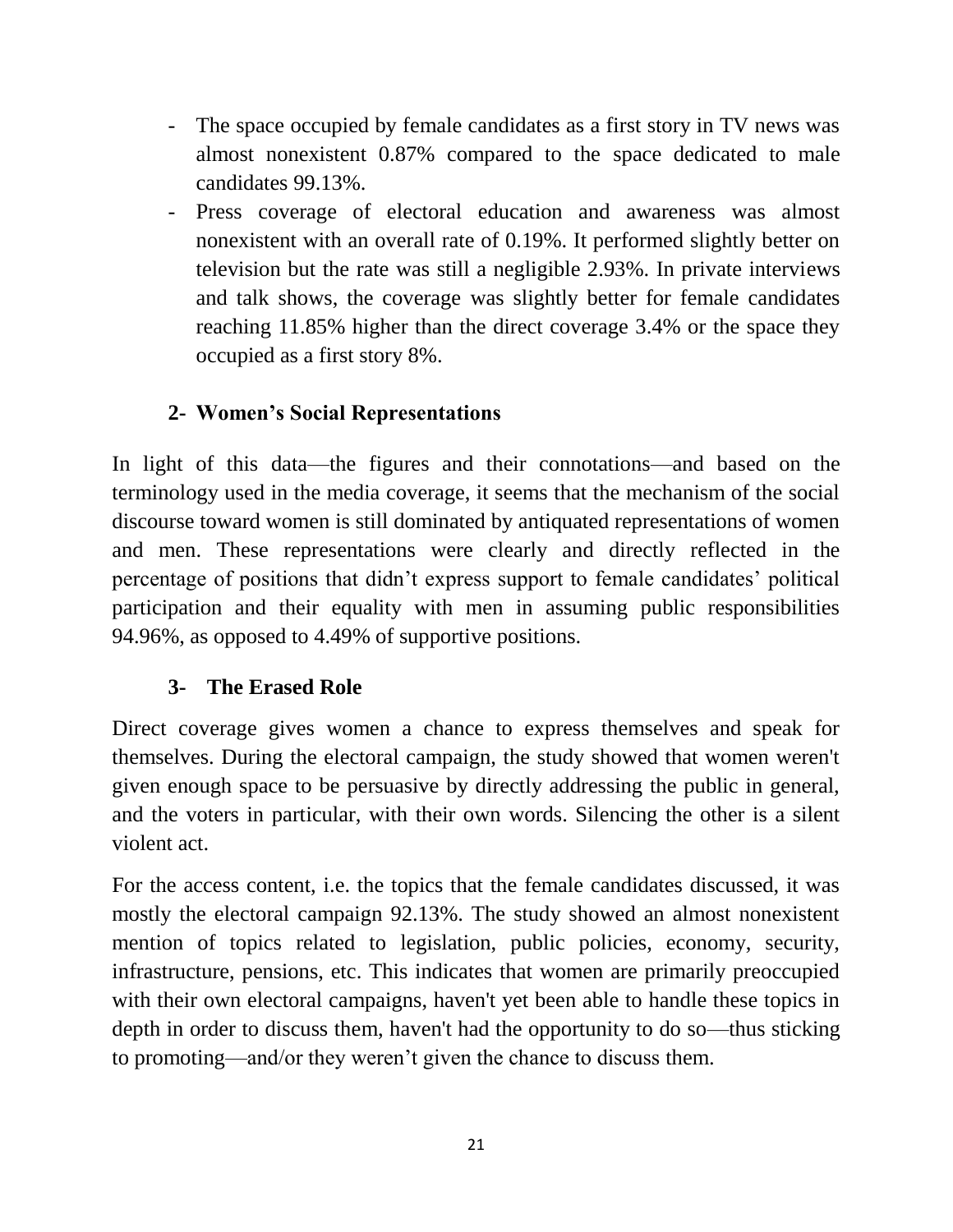The rate of female candidates' access according to the coverage topic out of the total press coverage was: miscellaneous activities and positions 5.38%, electoral campaigns 4.4%, human rights 1.24%, legislation and public policies 0.94%, while the other topics were almost at 0%.

On television, the three stations MTV 34.3%, Télé Liban 26.9% and Al Jadeed 15.5% combined made up 76% of direct access for the female candidates, while the remaining percentages ranged between 5.9% for NBN, 4.9% for LBCI, 4.3% for Al-Manar, 4% for OTV and 3.8% for Future TV. Here, Télé Liban played a significant role in allowing female candidates to directly address the public, as well as providing a prominent space to male and female independent candidates.

#### **4- Using Social Media Platforms**

Female candidates also used social media to access the voters. But here too, they talked about and promoted the electoral campaign while male candidates were primarily focused on establishing their political positions. And male candidates even outperformed their female counterparts in discussing the topic of women's candidacy. Being more powerful in the political equation, mentioning women's candidacy in their discourse is an added credit to the values they're promoting, which in turn reinforces their image as male democratic candidates who are open to equality.

Male candidates used social media more than female candidates but it should be noted that female candidates used social media for electoral publicity to compensate for their absence in the traditional media outlets.

#### **5- Electoral Education**

In general, electoral campaigns scored the highest share in the distribution of coverage topics, as expected, at 71.66%, while awareness and education scored the lowest rate of 0.3%.

The low insignificant rate for electoral education in the press and on television wouldn't have been important if the citizens had adequate knowledge of the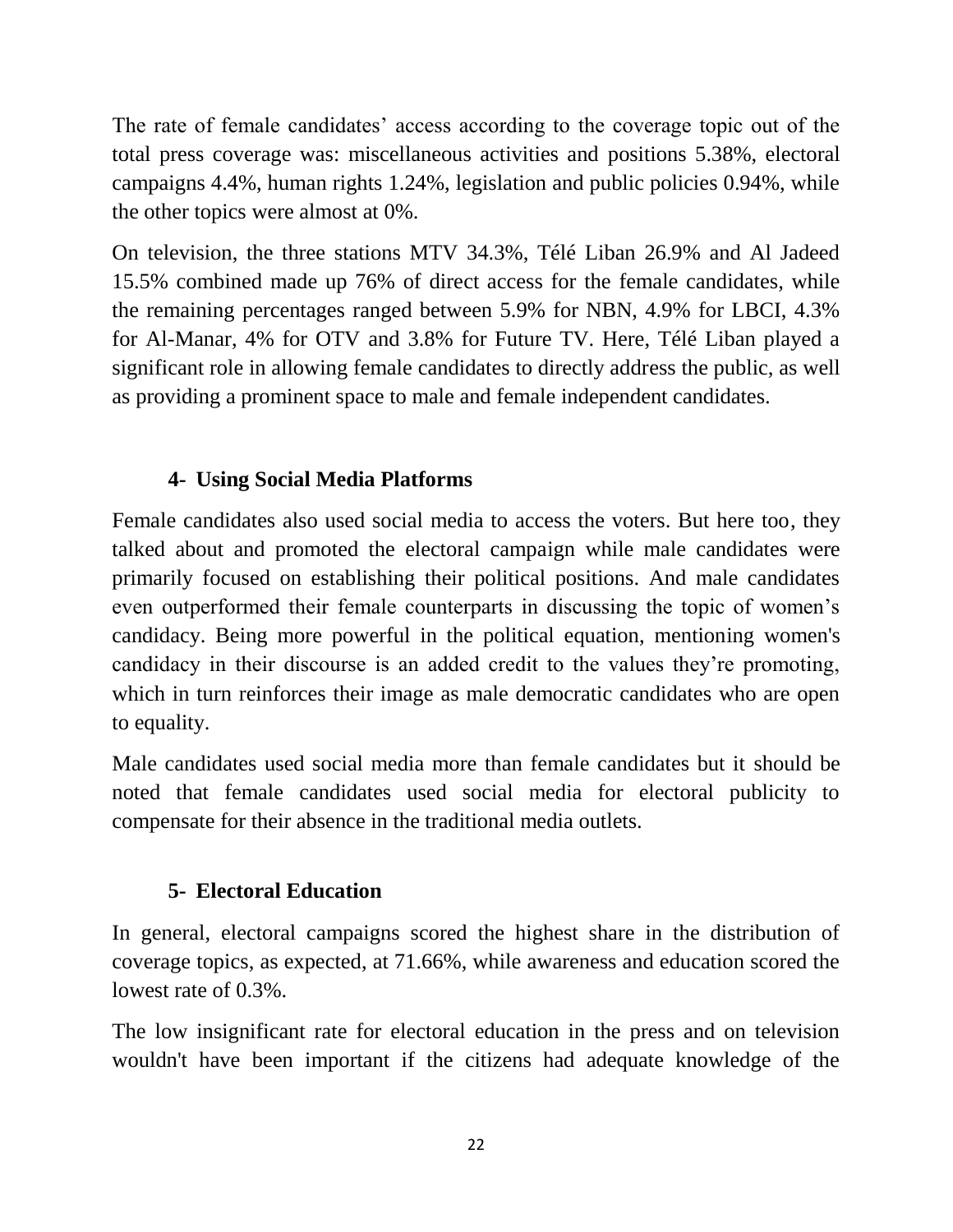democratic culture, the electoral work, the electoral mechanism and especially of the new Election Law.

#### **Fourth: Summaries**

- The high number of female candidates indicates that the elections are no longer limited to a few women who want to run but it's now a matter that's important to a larger segment of citizens.
- A large number of female candidates are college graduates of various specialties and working in various professions: some are activists in NGOs, others are famous media personalities, and they all want to play a leading role in society.
- The figures showed a significant disparity in the distribution of coverage rates between female and male candidates in the newspapers—in favor of male candidates, of course—at a rate of 95% for men and 5% for women. On television, the rates were 3.5 % on the news and 11.85% in interviews and talk shows.
- Women's absence in the coverage wasn't limited to the low rate of appearance. The study showed that women were also rarely featured as a main topic of coverage in press stories, barely making up 8%.
- In general, electoral campaigns scored the highest share in the distribution of coverage topics, as expected, at 71.66%, while awareness and education scored the lowest rate of 0.3%. Electoral awareness and education could have paved the way for a culture of gender equity acceptance.
- The direct coverage of female candidates in news bulletins was 3.46% out of the overall coverage of all candidates 96.5%. This means that women aren't a top event and that the news bulletin imposed a certain reality in some way which didn't help in getting women's voices heard so that people can have faith in them and their abilities, and consequently vote for them.
- The share of female candidates in private interviews and talk shows was 11.85%, and it's mostly thanks to the percentage of direct coverage or the space they occupied as a first story. It should be noted here that interviews relatively made up for the lack of coverage in news bulletins but the rate is still low.
- Télé Liban was by far the biggest contributor in raising the percentage of coverage in talk shows and special interviews with a rate of 77.2% for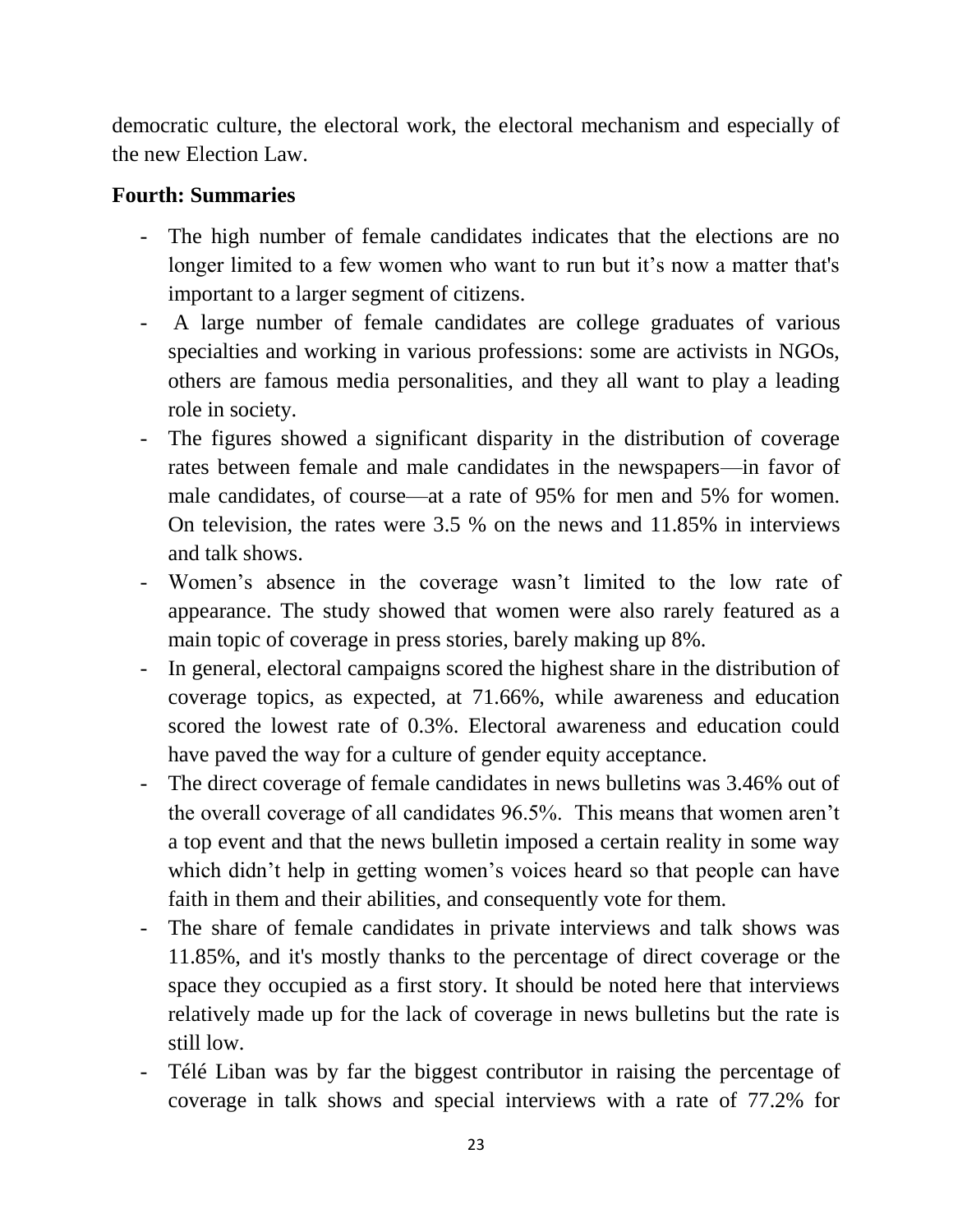independent female candidates. The rate for TV stations combined was 55.53% compared to 24.79% for female candidates from the Sabaa Party, while the rest was divided among the other parties' female candidates. As for private TV stations, they offered a space that amounts to 46.7%.

- For electoral education, the percentage was insignificant and almost nonexistent in newspapers and television, with an overall rate of 0.19% in newspapers and a slightly better but still negligible 2.93% on television. In the distribution of overall rates of posts and tweets by male and female candidates, the topic of electoral awareness and education received 2.8% on both sides.
- Offering a space for independents and civil society on Télé Liban and private stations—even if the rates were disproportionate, especially on overtly partisan stations, which is normal—is still considered a way in to help give increasingly more space to women as diversity begins to break through the rigid traditional scene, albeit slowly.

#### **Fifth: Recommendations**

- The need to adopt a women's quota for a while to boost people's confidence in women, in the public sphere in general and in politics specifically.
- The need to implement the laws related to the electoral media and advertising, especially equal appearance and the establishment of effective mechanisms to provide this equal balance between female and male candidates, mainly in the private media sector. This would provide female candidates with a fair share in the media coverage which takes into consideration their right to reach the public. It would also ensure that media access is no longer controlled by money or political dependency.
- The need for private media to seek, as part of their social responsibility, to provide fair, impartial and balanced election coverage to all candidates, for even though they're commercial companies, they inherently provide a public service.
- The need to use the available mechanisms for claims and complaints to access the media, provided by the current law, so that candidates can demand that the media and the Election Supervisory Authority give them access to the media on similar terms as their competitors.